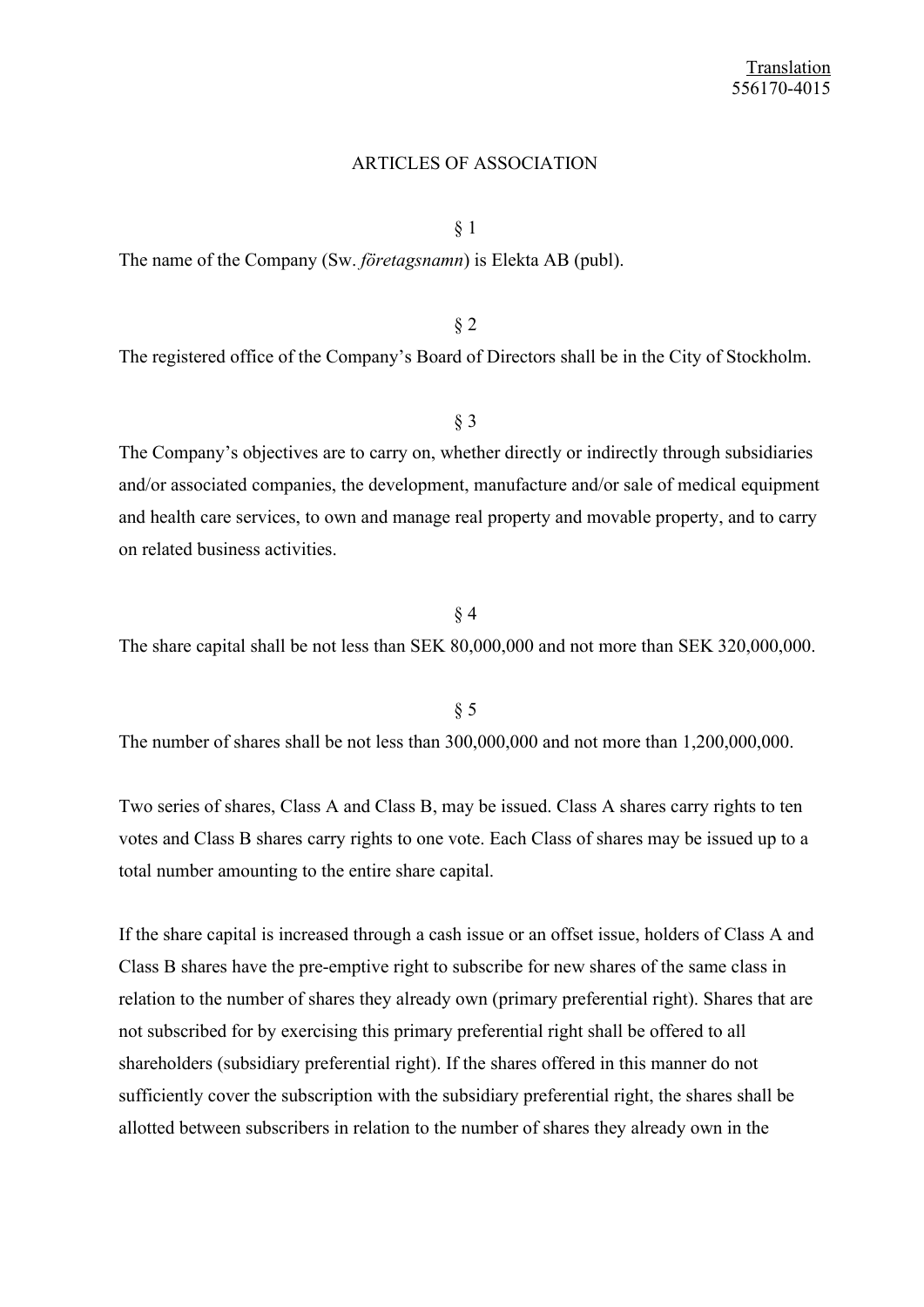Company. To the extent this is not possible with respect to a specific share or shares, the allotment shall be made by a lottery conducted by a notary public.

If the Company decides to, through a cash issue or an offset issue, issue shares of only Class A or Class B, all shareholders, irrespective of whether they own shares of Class A or Class B, shall have preferential rights to subscribe for new shares in relation to the number of shares previously held by that shareholder.

If the Company decides to, through a cash issue or an offset issue, issue stock options or convertible bonds, the shareholders shall have preferential rights to subscribe for the stock options or convertible bonds as if the issues had been of the shares which may be acquired through the stock option or preferential rights to subscribe for the convertibles as if the issues had been for the share for which the convertibles may be traded.

What is stated above shall not constitute any limitation of the possibility to take a decision on a cash issue or an offset issue of shares with a deviation from the shareholder's preferential right.

If the share capital is increased through a bonus issue, new shares of each class shall be issued in relation to the number of shares of the same class that already exist. If so, old shares shall carry a preferential right to new shares of the same class in relation to their proportion of the share capital. What has been stated above, shall not pose any hindrance to the possibility to, through a stock dividend, after appropriate amendment of the articles of association, issue shares of a new class.

Holders of Class A shares may demand, in writing to the Company, that such shares be converted to Class B shares. Class A shares allotted through a cash issue shall be converted to Class B shares if requested by the share subscriber in writing to the Company.

§ 6

The Board of Directors shall consist of not fewer than three and not more than ten members, with not more than five deputy members.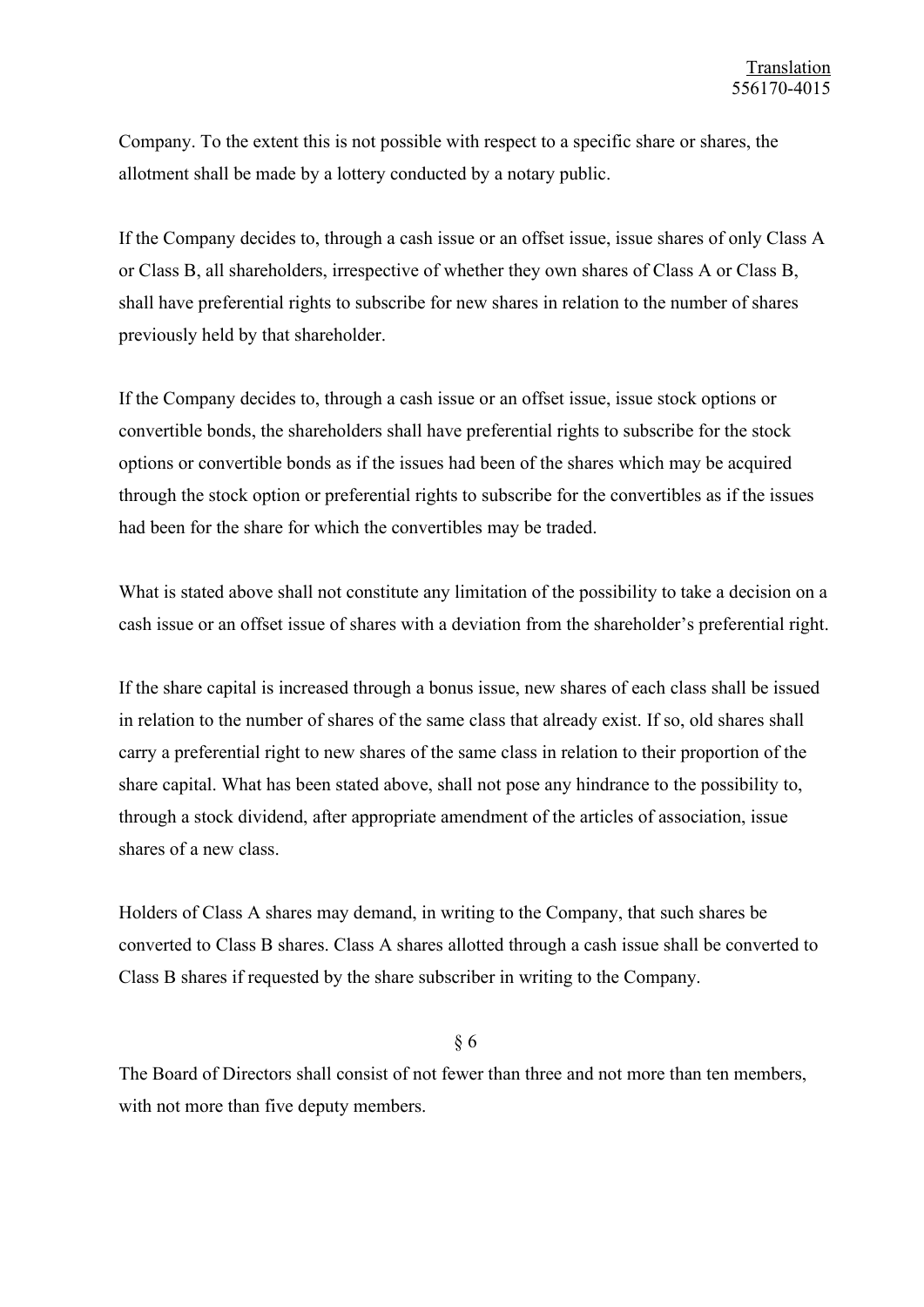The Board of Directors may authorize someone other than a Board member, deputy member, the President or Vice President to represent the Company and sign for it.

§ 7

For the purpose of examining the Company's annual report and financial statements and the administration of the Board of Directors and the President, an auditor shall be appointed.

#### § 8

Notice to attend the General Meeting shall be made through an announcement in the Official Swedish Gazette (Sw. *Post- och Inrikes Tidningar*) and on the Company's website. An announcement that the invitation has been published will be made in Svenska Dagbladet.

A shareholder that wishes to participate in the General Meeting shall notify the Company that he/she/it wishes to attend the General Meeting at the latest at 4 pm on such day which is indicated in the summons to the General Meeting. Such day may not be a Sunday, public holiday, Saturday, Midsummer Eve, Christmas Eve or New Year's Eve and shall not be earlier than the fifth weekday before the General Meeting.

An assistant to the shareholder may have access to the General Meeting only if the shareholder notifies the Company of the number of assistants in the manner set out in the preceding paragraph.

# § 9

The shares of the Company shall be registered in a share register as set out in the Swedish Central Securities Depositories and Financial Instruments Accounts Act (1998:1479). A Shareholder or trustee which on the date of record has been entered into the shareholders' register and noted in the register as set out in Chapter 4 of the Swedish Central Securities Depositories and Financial Instruments Accounts Act (1998:1479) or anyone who is noted on a record account as per Chapter 4, Section 18, first paragraph, items 6-8 of said act shall be considered to be authorized to exercise the rights which follow from Chapter 4, Section 39 of the Swedish Companies Act (2005:551).

### § 10

The following business shall come before the Annual General Meeting: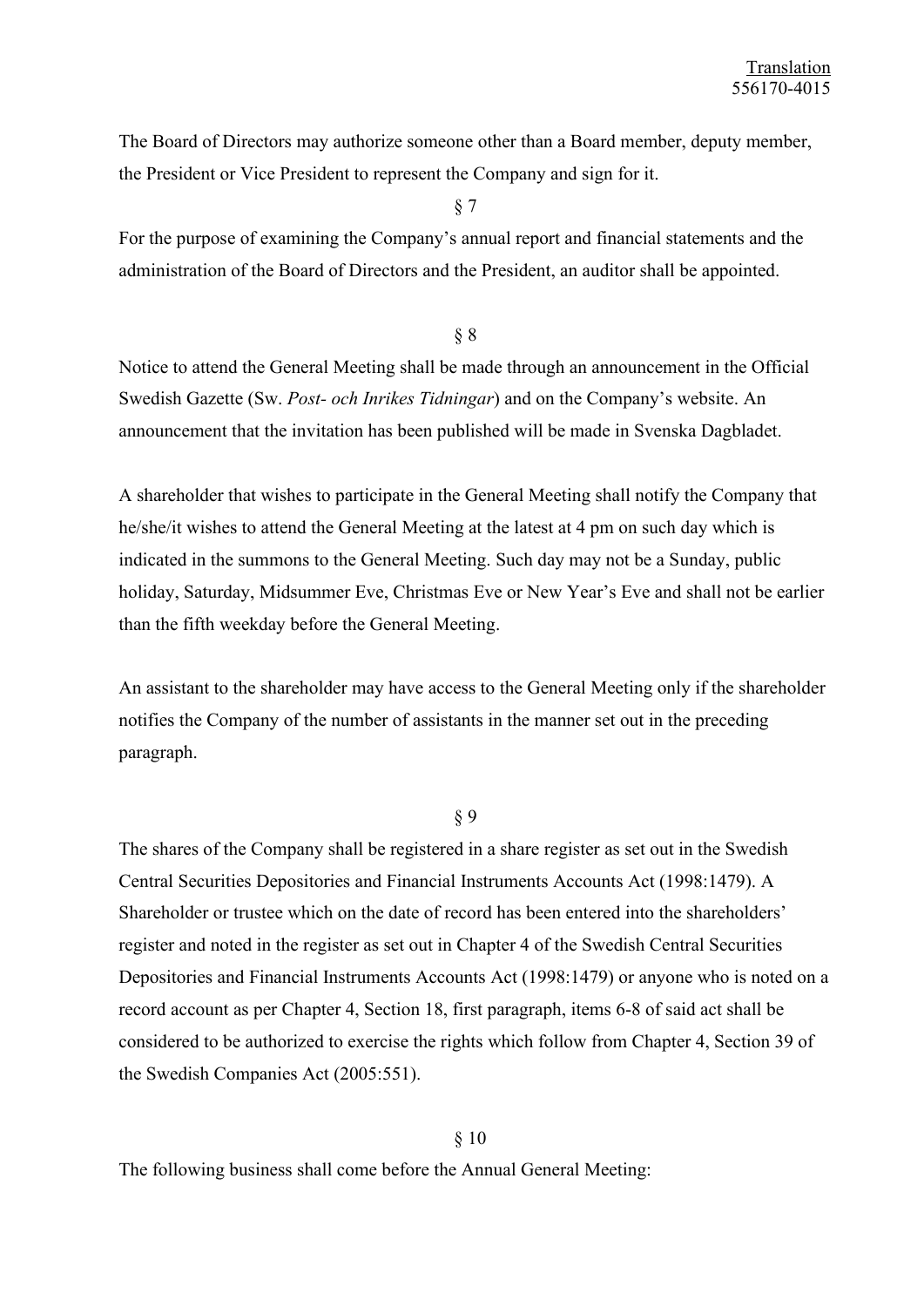- 1) opening of the Meeting;
- 2) election of the Chairman of the Meeting;
- 3) drawing up and approval of the voting list;
- 4) approval of the agenda;
- 5) election of one or two persons to attest to the accuracy of the minutes;
- 6) a determination whether proper notice of the Meeting has been made;
- 7) presentation of the annual report and auditors' report as well as, if applicable, the consolidated annual report and the consolidated auditors report;
- 8) resolutions on
	- a. the adoption of the income statement and the balance sheet as well as, if applicable, the consolidated income statement and the consolidated balance sheet,
	- b. the disposition of the Company's profit or loss in accordance with the adopted balance sheet,
	- c. the discharge of the members of the Board and the President from liability;
- 9) determination of the number of Board members and deputy board members, if any;
- 10) decision on the compensation paid to the Board and, if applicable, the auditors;
- 11) election of the members of the Board and any deputy members;
- 12) election of the auditors and any deputy auditors, if applicable;
- 13) decision on principles for executive compensation;
- 14) other business that may come before the Meeting in accordance with the Swedish Companies Act (2005:551) or the articles of association.

# § 11

The Company's fiscal year is the period May  $1 -$ April 30.

# § 12

If a Class A share has been conveyed to a person who was not previously a holder of the Company's Class A shares, such share shall immediately be offered, in writing to the Board of Directors of the Company, for redemption by the holders of Class A shares. Acquisition of the share in this manner shall be verified and, when the share has changed possession through a purchase, note shall be made of the price agreed upon.